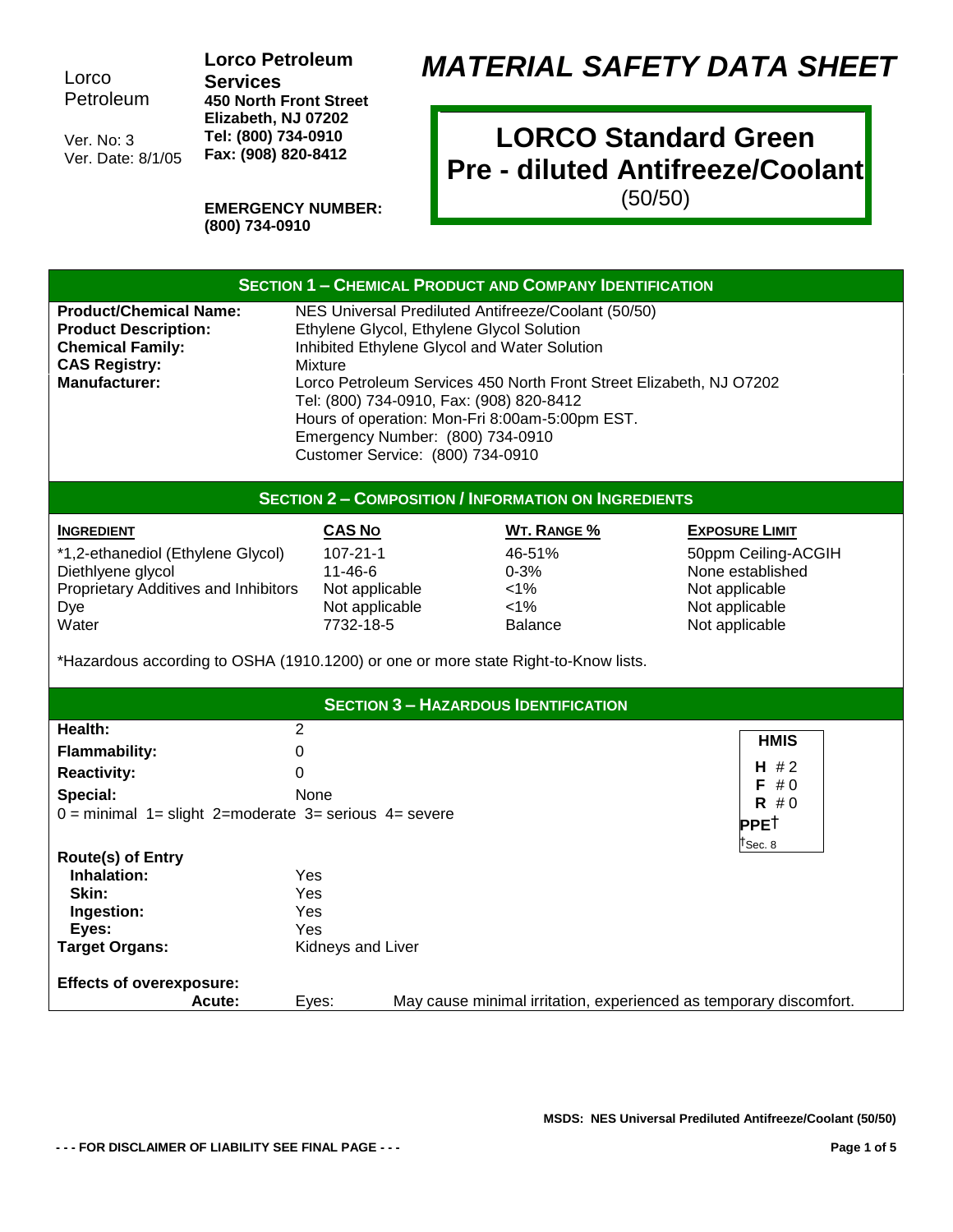| <b>Effects of overexposure</b>                                       | Skin:                | Brief contact is not irritating. Prolonged contact, as with clothing wetted                                    |
|----------------------------------------------------------------------|----------------------|----------------------------------------------------------------------------------------------------------------|
| (con't)                                                              |                      | with material may cause defatting of skin or irritation, seen as local                                         |
| Acute:                                                               |                      | redness with possible mild discomfort. Other than the potential skin                                           |
|                                                                      |                      | irritation effects noted above, acute (short term) adverse effects are not                                     |
|                                                                      |                      | expected from brief skin contact.                                                                              |
|                                                                      | Inhalation:          | Vapors or mist, in excess of permissible concentrations, or in unusually                                       |
|                                                                      |                      | high concentrations generated from spraying, heating the material or as                                        |
|                                                                      |                      | from exposure in poorly ventilated areas or confined spaces, may cause                                         |
|                                                                      |                      | irritation of the nose and throat, headache, nausea, and drowsiness.                                           |
|                                                                      |                      | Prolonged or repeated overexposure may result in the absorption of<br>potentially harmful amounts of material. |
|                                                                      | Ingestion:           | Contains ethylene glycol and/or diethylene glycol, which are toxic when                                        |
|                                                                      |                      | swallowed. A lethal dose for an adult is 1-2 ml per kilogram, or about 4                                       |
|                                                                      |                      | ounces (one-half cup). Symptoms include headache, weakness,                                                    |
|                                                                      |                      | confusion, dizziness, staggering, slurred speech, loss of concentration,                                       |
|                                                                      |                      | faintness, nausea and vomiting, increased heart rate, decreased blood                                          |
|                                                                      |                      | pressure, difficulty breathing and seeing, pulmonary edema,                                                    |
|                                                                      |                      | unconsciousness, convulsions, collapse and coma. Symptoms may be                                               |
|                                                                      |                      | delayed. Decreased urine output and kidney failure may also occur.                                             |
|                                                                      |                      | Severe poisoning may cause death. Aspiration may occur during                                                  |
|                                                                      | Unknown              | swallowing or vomiting, resulting in lung damage.                                                              |
| <b>Sensitization Properties:</b><br><b>Signs and Symptoms of</b>     |                      |                                                                                                                |
| <b>Exposure:</b>                                                     |                      | See above "Effects of Overexposure."                                                                           |
|                                                                      |                      |                                                                                                                |
| <b>Medical Conditions Generally</b>                                  |                      |                                                                                                                |
| <b>Aggravated by Long-Term</b>                                       |                      |                                                                                                                |
| <b>Exposure:</b>                                                     |                      | Repeated overexposure may aggravate existing kidney disease.                                                   |
| <b>Chronic Effects:</b>                                              |                      | Repeated ingestion may cause kidney damage                                                                     |
| Carcinogenicity                                                      |                      |                                                                                                                |
| NTP:                                                                 | Not listed           |                                                                                                                |
| <b>IARC Monographs:</b>                                              | Not listed           |                                                                                                                |
| <b>OSHA Regulations:</b>                                             | Not listed           |                                                                                                                |
| <b>ACGIH</b>                                                         | Not listed           |                                                                                                                |
|                                                                      |                      |                                                                                                                |
|                                                                      |                      | <b>SECTION 4 - FIRST AID MEASURES</b>                                                                          |
| <b>Emergency and</b>                                                 | Eye contact:         | Immediately flush with large quantities of water for at least 15                                               |
| <b>First Aid Procedures:</b>                                         |                      | minutes and                                                                                                    |
|                                                                      | <b>Skin contact:</b> | Remove excess with cloth or paper towel. Wash thoroughly with                                                  |
|                                                                      |                      | soap and water. If irritation persists, get medical attention.                                                 |
|                                                                      | Ingestion:           | Immediately contact a physician, poison control center or                                                      |
|                                                                      |                      | emergency treatment center. DO NOT induce vomiting.                                                            |
|                                                                      |                      | Aspiration Hazard: Product may be inhaled into lungs if vomited.                                               |
|                                                                      | Inhalation:          | Remove to fresh air. Restore and/or support breathing as                                                       |
|                                                                      |                      | required. Keep victim warm and at rest.                                                                        |
| <b>Note to Physicians:</b><br><b>Special Precautions/Procedures:</b> | None known           | Treat symptomatically                                                                                          |
|                                                                      |                      |                                                                                                                |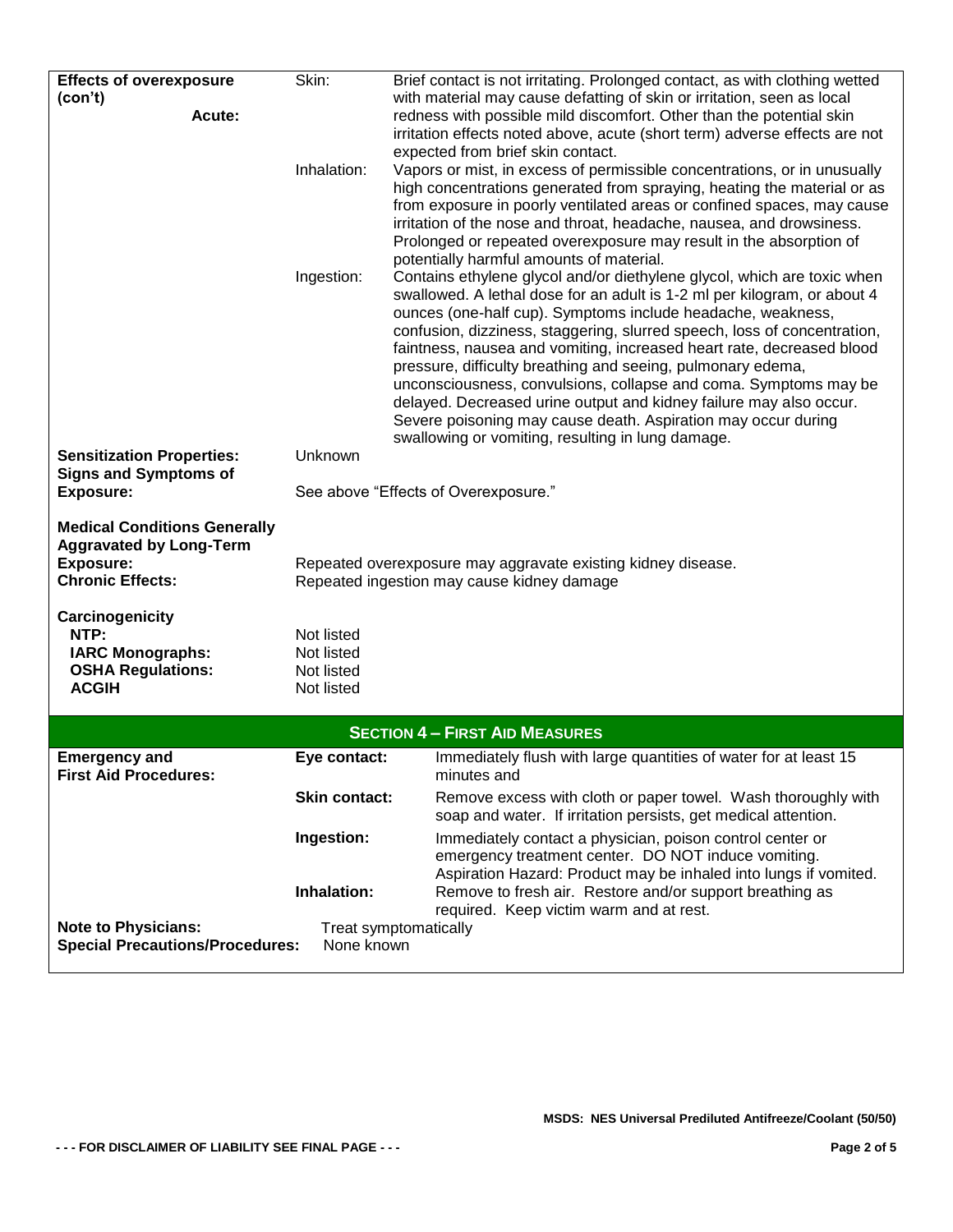| <b>SECTION 5 - FIRE-FIGHTING MEASURES</b>                             |                                                                                                                                                                                                                                                                                                                                                                                                                                                                                                                                      |  |  |  |
|-----------------------------------------------------------------------|--------------------------------------------------------------------------------------------------------------------------------------------------------------------------------------------------------------------------------------------------------------------------------------------------------------------------------------------------------------------------------------------------------------------------------------------------------------------------------------------------------------------------------------|--|--|--|
| <b>Unusual Fire Fighting procedures:</b>                              | None known                                                                                                                                                                                                                                                                                                                                                                                                                                                                                                                           |  |  |  |
| <b>Flash Point:</b>                                                   | <b>NFPA</b><br>None detected                                                                                                                                                                                                                                                                                                                                                                                                                                                                                                         |  |  |  |
| <b>Flash Point Method:</b>                                            | Not applicable                                                                                                                                                                                                                                                                                                                                                                                                                                                                                                                       |  |  |  |
| <b>Burning Rate:</b>                                                  | Not applicable                                                                                                                                                                                                                                                                                                                                                                                                                                                                                                                       |  |  |  |
| <b>Autoignition Temperature:</b>                                      | $\Omega$<br>Does not apply                                                                                                                                                                                                                                                                                                                                                                                                                                                                                                           |  |  |  |
| Flammable limits in air (% by volume):                                |                                                                                                                                                                                                                                                                                                                                                                                                                                                                                                                                      |  |  |  |
| LEL:                                                                  | Not determined                                                                                                                                                                                                                                                                                                                                                                                                                                                                                                                       |  |  |  |
| UEL:                                                                  | Not determined                                                                                                                                                                                                                                                                                                                                                                                                                                                                                                                       |  |  |  |
| <b>Flammability Classification:</b>                                   | Does not burn, but can emit fumes in a fire.                                                                                                                                                                                                                                                                                                                                                                                                                                                                                         |  |  |  |
| <b>Extinguishing Media:</b>                                           | Use water spray, dry chemical, foam or carbon dioxide to extinguish.                                                                                                                                                                                                                                                                                                                                                                                                                                                                 |  |  |  |
| <b>Unusual Fire or Explosion Hazards:</b>                             | None known                                                                                                                                                                                                                                                                                                                                                                                                                                                                                                                           |  |  |  |
| <b>Fire-Fighting Instructions;</b>                                    | According to the National Fire Protection Association Guide, use water spray,<br>dry chemical, foam or carbon dioxide. Water or foam may cause frothing.<br>Use water spray to disperse the vapors and to provide protection for person<br>attempting to stop the leak.                                                                                                                                                                                                                                                              |  |  |  |
| <b>Fire-Fighting Equipment:</b>                                       | Because fire may produce toxic thermal decomposition products, wear a self-<br>contained breathing apparatus (SCBA) with a full facepiece operated in<br>pressure-demand or positive-pressure mode.                                                                                                                                                                                                                                                                                                                                  |  |  |  |
| <b>Unusual Fire Fighting procedures:</b><br><b>Other Information:</b> | Not required                                                                                                                                                                                                                                                                                                                                                                                                                                                                                                                         |  |  |  |
|                                                                       | Products evolved when subjected to heat or combustion: Carbon Monoxide<br>and Carbon Dioxide may be formed on burning in limited air supply.                                                                                                                                                                                                                                                                                                                                                                                         |  |  |  |
|                                                                       | <b>SECTION 6 - ACCIDENTAL RELEASE MEASURES</b>                                                                                                                                                                                                                                                                                                                                                                                                                                                                                       |  |  |  |
|                                                                       |                                                                                                                                                                                                                                                                                                                                                                                                                                                                                                                                      |  |  |  |
| <b>Spill/Leak Procedures:</b><br><b>Regulatory Requirements:</b>      | Ventilate area. Avoid breathing vapor. Wear appropriate personal protective<br>equipment, including appropriate respiratory protection. Contain spill if<br>possible. Wipe up or absorb on suitable material and shovel up. Prevent entry<br>into sewers and waterways. Avoid contact with skin, eyes or clothing.<br>If more than 10,539 pounds of product is spilled, then report spill according to<br>SARA 304 and/or CERCLA 102(a) requirements, unless product qualifies for<br>petroleum exemption (CERCLA Section 101 (14)). |  |  |  |
|                                                                       | <b>SECTION 7 - HANDLING AND STORAGE</b>                                                                                                                                                                                                                                                                                                                                                                                                                                                                                              |  |  |  |
| <b>Handling Precautions</b>                                           | Minimum feasible handling temperatures should be maintained.                                                                                                                                                                                                                                                                                                                                                                                                                                                                         |  |  |  |
| <b>Storage Requirements:</b>                                          | Periods of exposure to high temperature should be minimized. Water                                                                                                                                                                                                                                                                                                                                                                                                                                                                   |  |  |  |
|                                                                       | contamination should be avoided.                                                                                                                                                                                                                                                                                                                                                                                                                                                                                                     |  |  |  |
|                                                                       | ETHYLENE GLYCOL BASE - Ethylene Glycol has produced birth defects in                                                                                                                                                                                                                                                                                                                                                                                                                                                                 |  |  |  |
|                                                                       | rodents. Do not store near food.                                                                                                                                                                                                                                                                                                                                                                                                                                                                                                     |  |  |  |
| <b>SECTION 8 - EXPOSURE CONTROLS/PERSONAL PROTECTION</b>              |                                                                                                                                                                                                                                                                                                                                                                                                                                                                                                                                      |  |  |  |
| <b>Ventilation:</b>                                                   | Normal to maintain exposure below TLV                                                                                                                                                                                                                                                                                                                                                                                                                                                                                                |  |  |  |
| <b>Permissible Concentrations in Air:</b>                             | 10mg/cubic meter for particulate mist; 50 ppm (125 mg/cubic meter) ceiling limit                                                                                                                                                                                                                                                                                                                                                                                                                                                     |  |  |  |
|                                                                       | for Ethylene Glycol (ACGIH 1984-1985)                                                                                                                                                                                                                                                                                                                                                                                                                                                                                                |  |  |  |
| <b>Respiratory Protection:</b>                                        | Supplied air respiratory protection for cleaning large spills or upon entry into<br>tanks, vessels, or other confined spaces. Use a NIOSH approved organic vapor                                                                                                                                                                                                                                                                                                                                                                     |  |  |  |
|                                                                       | and gas respirator with mist filter.                                                                                                                                                                                                                                                                                                                                                                                                                                                                                                 |  |  |  |
| <b>Eye Protection:</b>                                                | Chemical type goggles or face shield optional.                                                                                                                                                                                                                                                                                                                                                                                                                                                                                       |  |  |  |
| <b>Protective Clothing/Equipment:</b>                                 | Wear chemically protective gloves, boots, aprons, and gauntlets to prevent                                                                                                                                                                                                                                                                                                                                                                                                                                                           |  |  |  |
|                                                                       | prolonged or repeated skin contact. Wear protective eyeglasses or chemical                                                                                                                                                                                                                                                                                                                                                                                                                                                           |  |  |  |
|                                                                       | safety goggles.                                                                                                                                                                                                                                                                                                                                                                                                                                                                                                                      |  |  |  |
| <b>Work and Hygienic Practices:</b>                                   | Exposed employees should exercise reasonable personal cleanliness; this                                                                                                                                                                                                                                                                                                                                                                                                                                                              |  |  |  |
|                                                                       | includes cleansing exposed skin areas several times daily with soap and water,<br>and laundering or dry cleaning soiled work clothing at least weekly.                                                                                                                                                                                                                                                                                                                                                                               |  |  |  |
| <b>Safety Stations:</b>                                               | Make emergency eyewash stations, safety/quick-drench showers, and washing                                                                                                                                                                                                                                                                                                                                                                                                                                                            |  |  |  |
|                                                                       | facilities available in work area.                                                                                                                                                                                                                                                                                                                                                                                                                                                                                                   |  |  |  |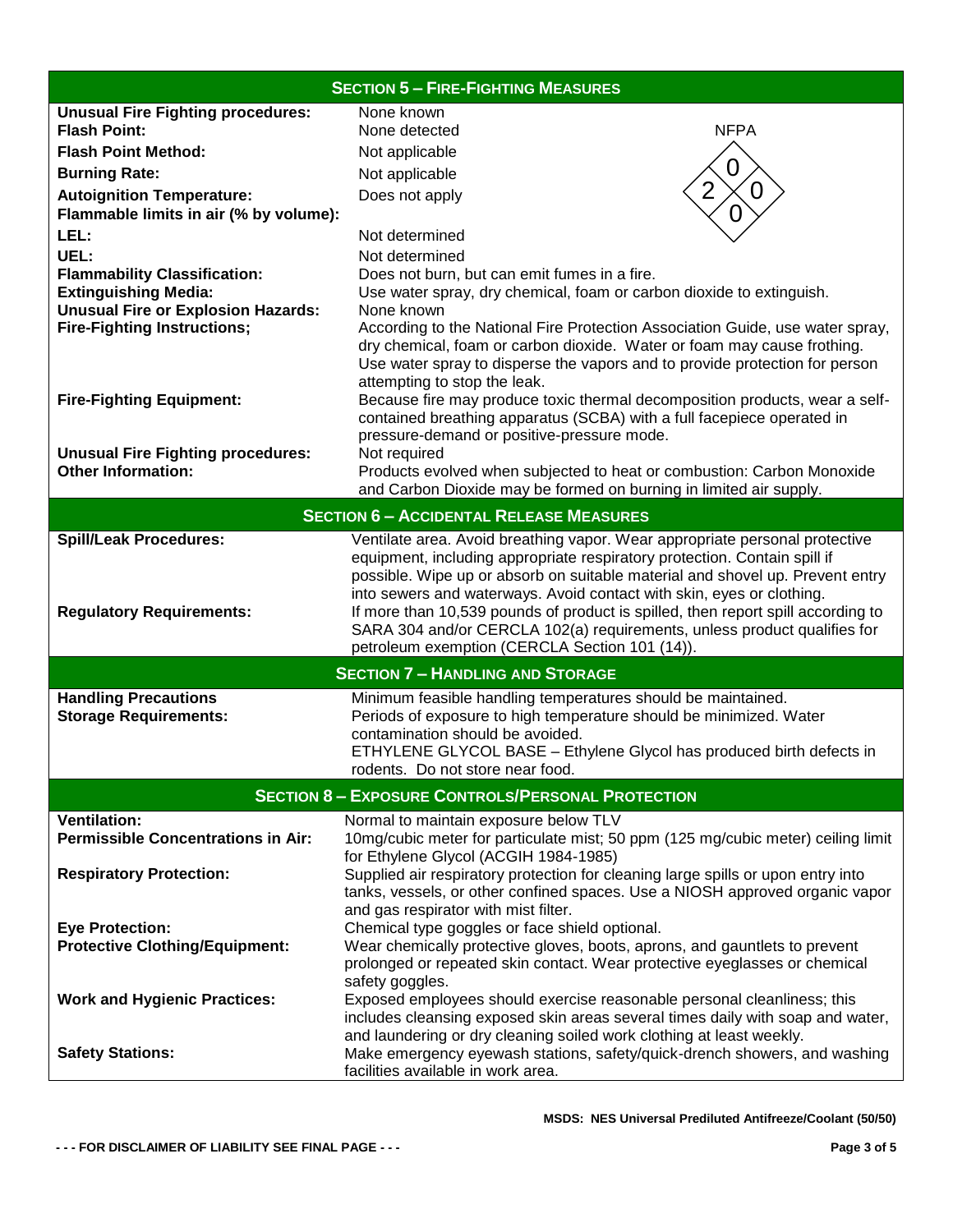| <b>Contaminated Equipment:</b>             | Separate contaminated work clothes from street clothes. Launder before reuse.       |  |  |  |
|--------------------------------------------|-------------------------------------------------------------------------------------|--|--|--|
|                                            | Remove this material from your shoes and clean personal protective                  |  |  |  |
|                                            | equipment.                                                                          |  |  |  |
| <b>Comments:</b>                           | Never eat, drink, or smoke in work areas. Practice good personal hygiene after      |  |  |  |
|                                            | using this material, especially before eating, drinking, smoking, using the toilet, |  |  |  |
|                                            | or applying cosmetics.                                                              |  |  |  |
|                                            |                                                                                     |  |  |  |
|                                            | <b>SECTION 9 - PHYSICAL AND CHEMICAL PROPERTIES</b>                                 |  |  |  |
|                                            |                                                                                     |  |  |  |
| <b>Appearance and odor:</b>                | Clear liquid with a mild odor (may contain dye in one of several colors).           |  |  |  |
| Boiling Point (760 mm Hg):                 | 325°F                                                                               |  |  |  |
| <b>Freezing/Melting Point:</b>             | $-34$ <sup>o</sup> F                                                                |  |  |  |
| Specific Gravity (water =1):               | 1.110-1.125                                                                         |  |  |  |
| Vapor Density (air =1):                    | 1.8                                                                                 |  |  |  |
| <b>Percent Volatile by Volume:</b>         | <b>NIL</b>                                                                          |  |  |  |
| Evaporation Rate (butyl acetate =1):       | Not determined                                                                      |  |  |  |
| Solubility in Water (% by wt):             | Soluble                                                                             |  |  |  |
| Vapor Pressure (at 20°C):                  | 18mm Hg.                                                                            |  |  |  |
| pH:                                        | $10 - 11$                                                                           |  |  |  |
| Viscosity SUS @ 100°F                      | Less than 20cst                                                                     |  |  |  |
|                                            |                                                                                     |  |  |  |
|                                            | <b>SECTION 10 - STABILITY AND REACTIVITY</b>                                        |  |  |  |
| Stability:                                 | <b>Stable</b>                                                                       |  |  |  |
| <b>Polymerization:</b>                     | Does not occur                                                                      |  |  |  |
| <b>Chemical Incompatibilities:</b>         | Strong oxidizers                                                                    |  |  |  |
| <b>Conditions to Avoid:</b>                | High temperatures above 413°C (775°F) (product can decompose)                       |  |  |  |
| <b>Hazardous decomposition products:</b>   | Carbon dioxide, carbon monoxide                                                     |  |  |  |
|                                            |                                                                                     |  |  |  |
|                                            | <b>SECTION 11 - TOXICOLOGICAL INFORMATION</b>                                       |  |  |  |
| <b>Eye Effects:</b>                        | Believed to cause slight eye irritation.                                            |  |  |  |
| <b>Skin Effects:</b>                       | Can be irritating to skin upon prolonged contact                                    |  |  |  |
| <b>Acute Inhalation Effects:</b>           |                                                                                     |  |  |  |
|                                            | Drowsiness, narcosis, and unconsciousness possible upon exposure to high            |  |  |  |
|                                            | concentrations in poorly ventilated confined spaces.                                |  |  |  |
| <b>Acute Oral Effects:</b>                 | Can cause irritation to mouth, throat and stomach                                   |  |  |  |
| <b>Chronic Effects:</b>                    | Liver and kidney damage in a 2 year rat feeding study using 1-2% Ethylene           |  |  |  |
|                                            | Glycol. Oral administration of very high doses of Ethylene Glycol produced          |  |  |  |
|                                            | birth defects in laboratory animals.                                                |  |  |  |
| Carcinogenicity:                           | Neither product nor its ingredients are listed by IARC, NTD or OSHA                 |  |  |  |
| <b>Mutagenicity:</b>                       | Not mutagenic                                                                       |  |  |  |
| Teratogenicity:                            | Not Teratogenic                                                                     |  |  |  |
|                                            |                                                                                     |  |  |  |
| <b>SECTION 12 - ECOLOGICAL INFORMATION</b> |                                                                                     |  |  |  |
| <b>Ecotoxicity:</b>                        | Oral: Believed to be 4.7-8.5 g/kg (rat); moderately toxic                           |  |  |  |
|                                            | Inhalation: Not determined.                                                         |  |  |  |
|                                            | Dermal: Believed to be 1-3 g/kg (rabbit); slightly toxic                            |  |  |  |
|                                            | Other: Not determined.                                                              |  |  |  |
|                                            | Irritation Index/Estimation of Irritation (Species)                                 |  |  |  |
|                                            | Skin: Believed to be 0.5-1.8/8.0 (rabbit); slightly irritating                      |  |  |  |
|                                            | Eyes: Believed to be 15-25/110 (rabbit); slightly irritating                        |  |  |  |
| <b>Soil Absorption/Mobility:</b>           | Not determined                                                                      |  |  |  |
|                                            |                                                                                     |  |  |  |
|                                            |                                                                                     |  |  |  |